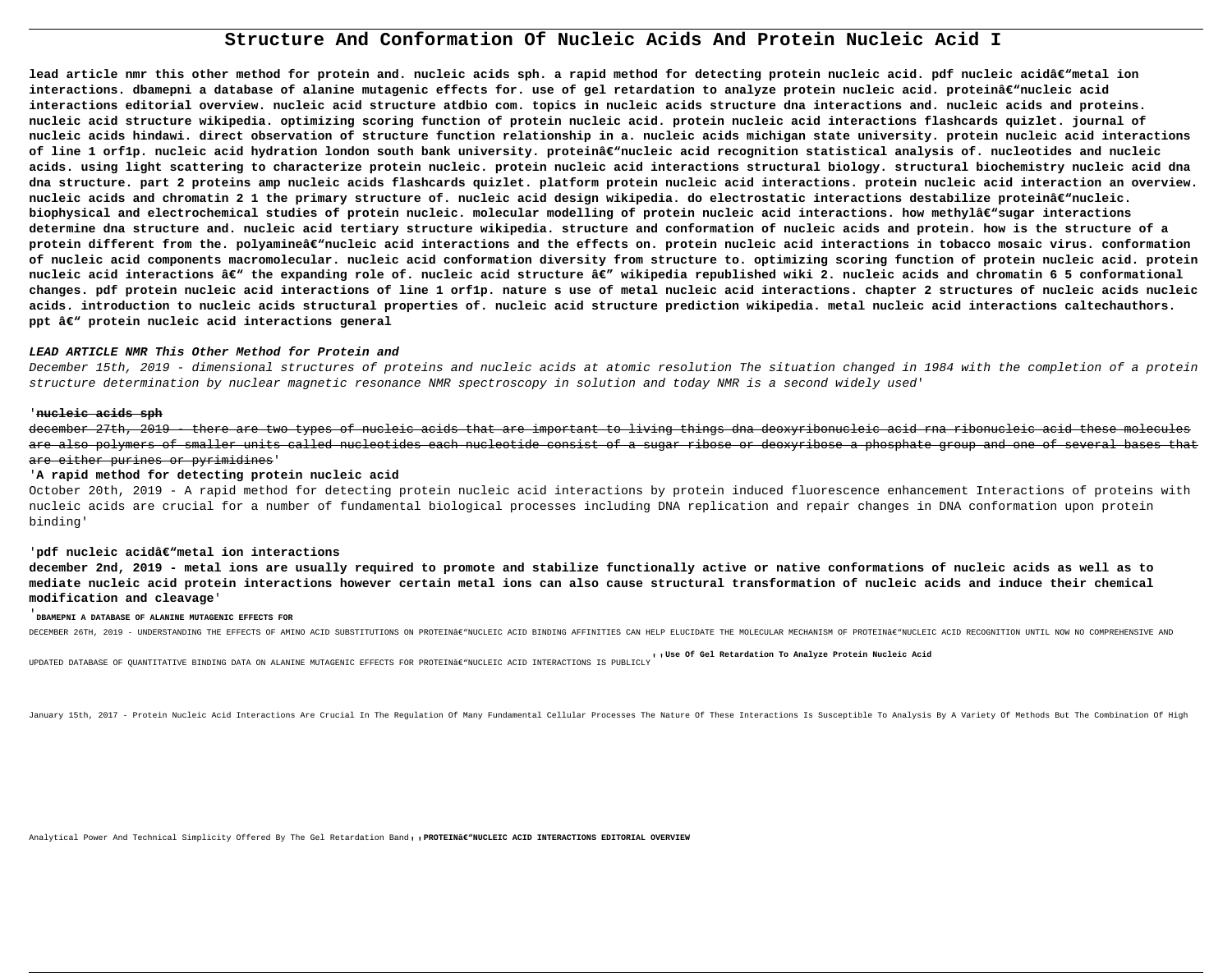ADVANCES HAVE INCREASED OUR UNDERSTANDING OF THE STRUCTURAL AND CHEMICAL BASIS FOR PROTEINAE NUCLEIC ACID INTERACTIONS SIX REVIEWS IN.

## '**NUCLEIC ACID STRUCTURE ATDBIO COM**

DECEMBER 25TH, 2019 - 31 P NMR IS ALSO USEFUL TO STUDY THE ENVIRONMENT OF THE NUCLEIC ACID PHOSPHODIESTER BACKBONE NMR IS MOST USEFUL FOR STUDYING NUCLEIC ACID STRUCTURE AT THE LOCAL LEVEL I E THE NATURE OF BASE PAIRS AND NUCLEIC ACID DRUG INTERACTIONS AND NUCLEIC ACID PROTEIN INTERACTIONS IT IS LESS POWERFUL AT GIVING INFORMATION ON GLOBAL PROPERTIES'

# '**Topics In Nucleic Acids Structure DNA Interactions And**

December 18th, 2019 - Abstract This Chapter Introduces Further Topics In Nucleic Acid Structure Building Upon The Minitutorial Of The Previous Chapter These Topics Include DNA Sequence Effects DNA Hydration DNA Protein Interactions And The Cellular Organization Of DNA Including Supercoiling And Chromatin Structure''**Nucleic Acids and Proteins**

December 25th, 2019 - nucleic acids proteins lipids and carbohydrates Nucleic acid is important in storing transmitting and making useful the information necessary for the processes of life Protein is composed of amino acids that are important for life functions Lipids are composed of fats oils phospholipids steroids and waxes''**Nucleic acid structure Wikipedia**

December 20th, 2019 - Nucleic acid structure refers to the structure of nucleic acids such as DNA and RNA Chemically speaking DNA and RNA are very similar Nucleic acid structure is often divided into four different levels primary secondary tertiary and quaternary'

## '**Optimizing Scoring Function of Protein Nucleic Acid**

**September 29th, 2013 - However the progress of protein nucleic acid structure prediction especially protein RNA is far behind that of the protein ligand and protein protein structure predictions due to the lack of reliable and accurate scoring function for quantifying the protein nucleic acid interactions**' '**protein nucleic acid interactions flashcards quizlet**

December 27th, 2019 - Nucleic acid hydration is crucially important for their conformation and utility as noted by Watson and Crick The organized hydration extends to several nanometers from the surface The strength of these aqueous interactions is far greater than those for proteins due to their highly ionic character''proteinâ $\epsilon$ "nucleic acid recognition statistical analysis of

**september 10th, 2019 - binding via weak noncovalent interactions no major minor groove same electrostatic interactions between dna basic side chains on protein and negatively charged phosphates on nucleic acids single strand permits tertiary structure base modifications increase complexity no small set of common binding motifs**'

## '**Journal of Nucleic Acids Hindawi**

November 8th, 2017 - Guanine quadruplexes G4s are four stranded secondary structures of nucleic acids which are stabilized by noncanonical hydrogen bonding systems between the nitrogenous bases as well as extensive base st

interactions Formation of these structures in either genomic DNA or cellular RNA has the potential to affect cell biology in,

july 1st, 2019 - globally h―bonds are the most frequent interactions â^¼50 followed by van der waals hydrophobic and electrostatic interactions from the protein viewpoint hydrophilic amino acids are over―represented in the interaction databases positively charged amino acids mainly contact nucleic acid phosphate groups but can also interact with'

## '**Direct observation of structure function relationship in a**

March 3rd, 2019 - The motor domain also has a "closed― conformation during DNA unwinding and switches to a reversed "open― conformation during the zipping up interaction Science this issue p 344 1 and p 352 2 The

November 22nd, 2019 - Get This From A Library Protein Nucleic Acid Interactions Structural Biology Phoebe A Rice Carl C Correll Written By A Team Of Experts This Book Bridges The Gap Between The DNA And RNA Views Of Protei Recognition Which Are Often Treated As Separate Fields The Structural Biology Of''**Structural Biochemistry Nucleic Acid DNA DNA structure** December 13th, 2019 - DNA structure is formed by incomplete exchange of the strands between the double stranded helices Cruciform DNA Eukaryotic cells contain DNA binding protein that can specifically recognize cruciform DNA Interactions with ubiquitous protein plays a crucial role for the conformation of cruciform DNA An example of a DNA binding Protein is Crp1p'

between protein three dimensional structure and function is essential for mechanism determination''**NUCLEIC ACIDS MICHIGAN STATE UNIVERSITY** DECEMBER 24TH, 2019 - A FEW YEARS LATER MIESCHER SEPARATED NUCLEIN INTO PROTEIN AND NUCLEIC ACID COMPONENTS IN THE 1920 S NUCLEIC ACIDS WERE FOUND TO BE MAJOR COMPONENTS OF CHROMOSOMES SMALL GENE CARRYING BODIES IN THE NUC CELLS ELEMENTAL ANALYSIS OF NUCLEIC ACIDS SHOWED THE PRESENCE OF PHOSPHORUS IN ADDITION TO THE USUAL C H N AMP O'

## '**Protein Nucleic Acid Interactions Of LINE 1 ORF1p**

December 18th, 2019 - The Recent Experiments On Human ORF1p Demonstrate A Wide Variety Of Protein Protein And Protein Nucleic Acid Interactions That Likely Govern ORF1p Function In The Cell It Is Important To Quantify The Behavior Of Human ORF1p Under Multiple Solution Conditions To Understand The Dynamics Of Protein Oligomerization''**Nucleic acid hydration London South Bank University**

### '**Nucleotides and Nucleic Acids**

December 15th, 2019 - Nucleotides and Nucleic Acids Brief Historyâ€|1 1869 Miescher â€" Isolated nuclein from soiled bandages 1902 Garrod â€" Studied rare genetic disorder Alkaptonuria concluded that specific gene is asso

absence of a specific enzyme 1903 Sutton â€" Chromosome structure 1913 Morgan â€" Gene mapping<sub>'</sub>'**Using Light Scattering to Characterize Protein Nucleic** 

# **June 26th, 2019 - Please use one of the following formats to cite this article in your essay paper or report APA Wyatt Technology 2019 June 26 Using Light Scattering to Characterize Protein Nucleic Acid Interactions**'

## '**Protein Nucleic Acid Interactions Structural Biology**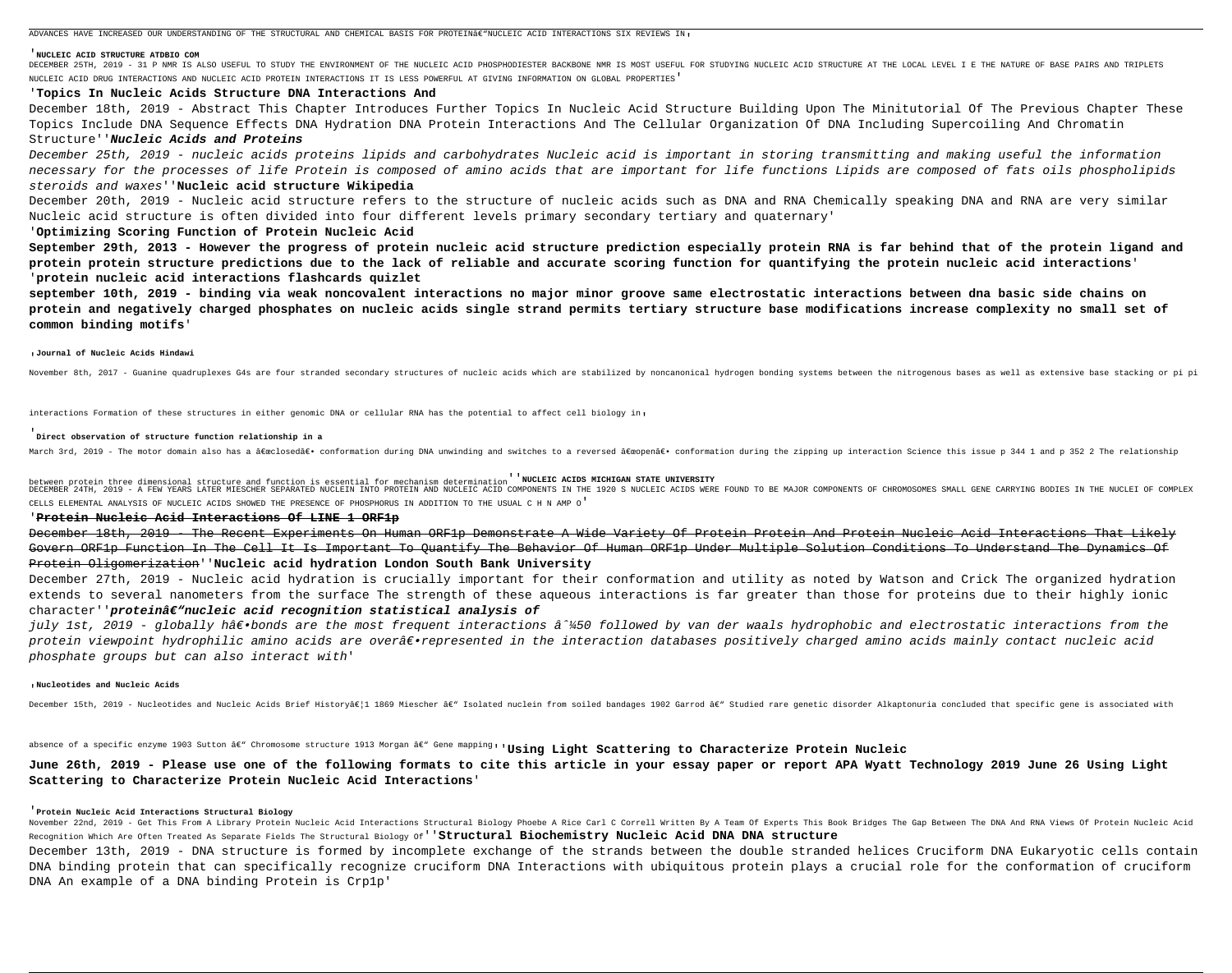# '**part 2 proteins amp nucleic acids flashcards quizlet**

august 8th, 2019 - a slight change within the amino acid sequence within protein structure changes its conformation and completely changes its function a mutation in a dna sequence can cause problems like cancer why directionality and sequence are crucial for the structure and function of proteins and nucleic acids'

DECEMBER 11TH, 2019 - PLATFORM PROTEIN NUCLEIC ACID INTERACTIONS 972 PLAT ENABLES OBSERVATION OF MOTOR PROTEIN MOVEMENT ALONG NUCLEIC ACIDS WITH SUB NUCLEOTIDE SPATIAL RESOLUTION SUB MILLISECOND TEMPORAL RESOLUTION AND CHA THREE DIMENSIONAL STRUCTURE OF THE HIV RT INITIATION COMPLEX'

## '**PLATFORM PROTEIN NUCLEIC ACID INTERACTIONS**

## '**Protein Nucleic Acid Interaction an overview**

December 26th, 2019 - Proteinâ€"nucleic acid interactions are sensitive to the concentrations and nature of electrolyte ions in solution The study of proteinâ $\varepsilon$ "nucleic acid interaction is at the heart of many biological phenomena fluorescence quenching methods can provide clues to conformation of the proteinâ $\epsilon$ "nucleic acid complexes''<sub>Nucleic acids and chromatin 2 1 The primary structure of</sub>

September 30th, 2019 - Nucleic acids adopt a level of structure analogous to that of protein secondary structure and just as the chemical properties of the constituent amino acid residues affect the conformation of a prote

December 19th, 2019 - Nucleic acid design is the process of generating a set of nucleic acid base sequences that will associate into a desired conformation Nucleic acid design is central to the fields of DNA nanotechnology and DNA computing It is necessary because there are many possible sequences of nucleic acid strands that will fold into a given secondary''**do electrostatic interactions destabilize proteinâ€"nucleic** 

october 17th, 2019 - the negatively charged phosphates of nucleic acids are often paired with positively charged residues upon binding proteins it was thus counter―intuitive when previous poissonâ€"boltzmann pb calculations gave positive energies from electrostatic interactions meaning that they destabilize proteinâ $\epsilon$ "nucleic acid binding''BIOPHYSICAL AND ELECTROCHEMICAL STUDIES OF PROTEIN NUCLEIC

# chemical properties of nucleotides affect nucleic acid secondary structure'

# '**Nucleic acid design Wikipedia**

December 20th, 2019 - How Methylâ€"sugar Interactions Determine DNA Structure And How Methylâ€"sugar Interactions Determine DNA Structure And Flexibility **Nucleic Acids Research Volume 47 Issue 3 20 February The Structure And Flexibility Of Double Stranded DNA And The Binding Of Proteins Is Influenced By The Nucleic Acid Backbone Structure**''**nucleic acid tertiary structure wikipedia**

november 18th, 2019 - nucleic acid tertiary structure is the three dimensional shape of a nucleic acid polymer rna and dna molecules are capable of diverse functions ranging from molecular recognition to catalysis such fun

DECEMBER 17TH, 2019 - 2 THIS REVIEW IS DEVOTED TO BIOPHYSICAL AND ELECTROCHEMICAL METHODS USED FOR STUDYING PROTEIN NUCLEIC 3 ACID NA INTERACTIONS THE IMPORTANCE OF NA STRUCTURE AND PROTEIN NA RECOGNITION FOR ESSENTIAL 4 CELLULAR PROCESSES SUCH AS REPLICATION OR TRANSCRIPTION IS DISCUSSED TO PROVIDE BACKGROUND FOR'

# '**molecular modelling of protein nucleic acid interactions**

november 27th, 2019 - abstract tobacco mosaic virus tmv a positive strand rna virus provides a unique perspective on nucleic acid structure in that it has been for some years the only macromolecular assembly in which the s ribonucleic acid interacting with a protein has been visualized in molecular detail and one of the very few showing protein''**Conformation of Nucleic Acid Components Macromolecular December 15th, 2019 - Note that in the case of the 2 endo conformation bottom the adjacent phosphates are spaced more widely apart as compared to the 3 endo conformation adapted from M Sundaralingam in Structure and Conformation of Nucleic Acids and Protein Nucleic Acid Interactions M Sundaralingam and S T Rao eds Univ Park Press Baltimore pp 487**'

july 2nd, 2019 - multiple site contacts between a protein and nucleic acid ing backbone interactions yet some degree of compromise may be observed since these multisite interactions involve two flexible lattices to a large extent the principles which modulate protein nucleic acid recognition have been synonymous with those conferring specificity in binding'

# 'How Methylâ€"sugar Interactions Determine DNA Structure And

a precise three dimensional tertiary structure''**Structure and conformation of nucleic acids and protein**

**December 22nd, 2019 - Get this from a library Structure and conformation of nucleic acids and protein nucleic acid interactions proceedings of the fourth annual Harry Steenbock Symposium Structure and Conformation of Nucleic Acids and Protein Nucleic Acid Interactions June 16 19 1974 Madison Wisconsin M Sundaralingam S T Rao**'

# '**How is the structure of a protein different from the**

November 27th, 2019 - There are two principle differences between the structures of proteins and nucleic acids 1 Monomer Composition 2 Eventual Conformation The first involves the chemical makeup and bonding pattern of individual monomers of each polymer those mono'

## 'Polyamineâ $\epsilon$ "nucleic acid interactions and the effects on

August 11th, 2019 - Polyamine binding constants and mobility show dependence on the nucleic acid secondary structure 7 13 This effect cannot be accounted for by changes in the DNA polyelectrolyte nature alone indicating some specificity in the polyamine binding to DNA'

## '**protein nucleic acid interactions in tobacco mosaic virus**

# '**NUCLEIC ACID CONFORMATION DIVERSITY FROM STRUCTURE TO**

DECEMBER 20TH, 2000 - NUCLEIC ACIDS ARE THE STRUCTURAL SUPPORTS OF GENETIC MATERIAL AND THEREFORE THE KEY FACTORS IN MANY VITAL CELLULAR PROCESSES THE DOUBLE STRANDED RIGHT HANDED HELIX IS A REGULAR CONFORMATION ADOPTED BY BOTH DNA AND RNA IN CELLS BUT AN INCREASING NUMBER OF RESULTS POINT TO THE BIOLOGICAL